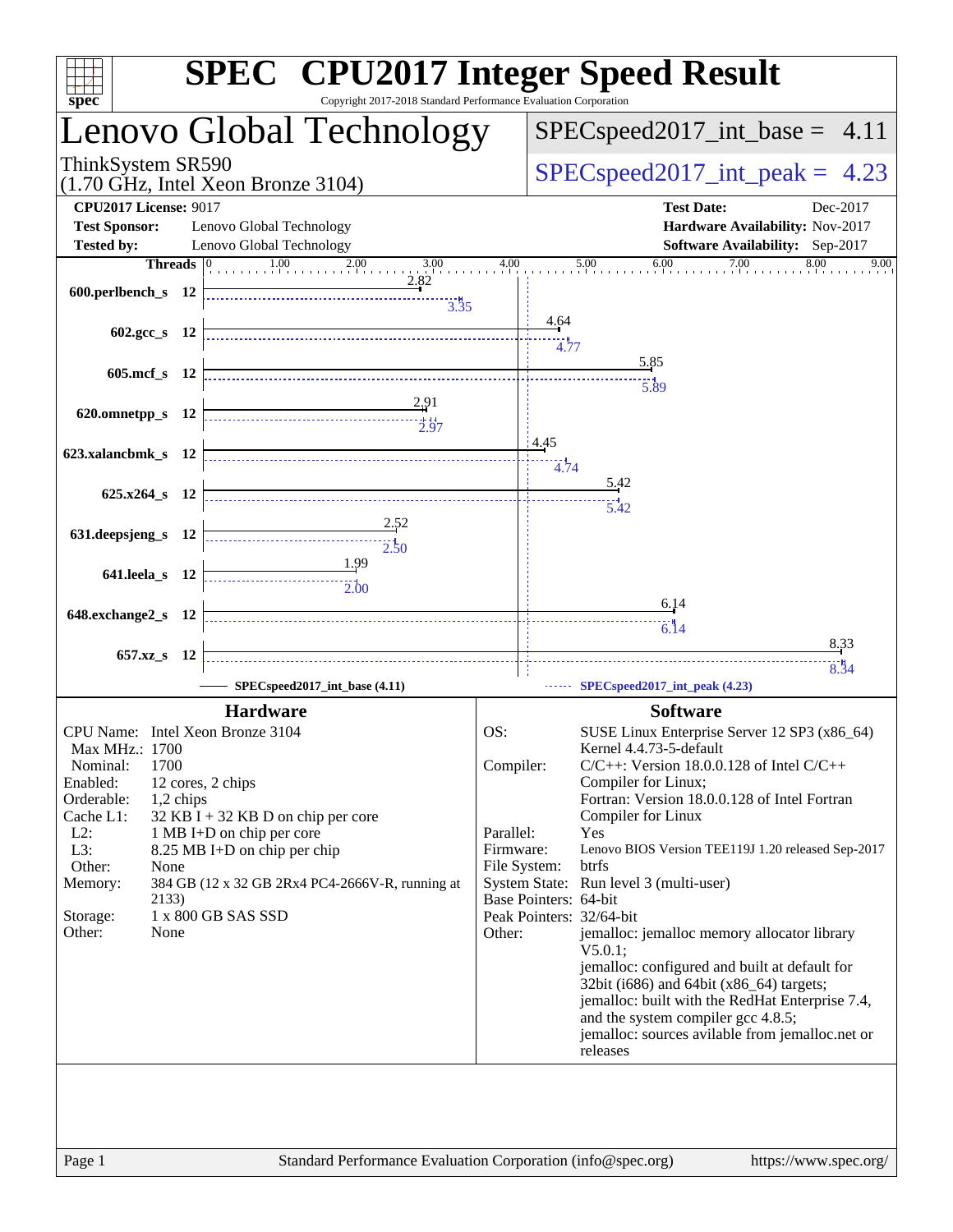

# Lenovo Global Technology

(1.70 GHz, Intel Xeon Bronze 3104)

 $SPECspeed2017\_int\_peak = 4.23$ 

 $SPECspeed2017\_int\_base = 4.11$ 

**[Test Sponsor:](http://www.spec.org/auto/cpu2017/Docs/result-fields.html#TestSponsor)** Lenovo Global Technology **[Hardware Availability:](http://www.spec.org/auto/cpu2017/Docs/result-fields.html#HardwareAvailability)** Nov-2017 **[Tested by:](http://www.spec.org/auto/cpu2017/Docs/result-fields.html#Testedby)** Lenovo Global Technology **[Software Availability:](http://www.spec.org/auto/cpu2017/Docs/result-fields.html#SoftwareAvailability)** Sep-2017

**[CPU2017 License:](http://www.spec.org/auto/cpu2017/Docs/result-fields.html#CPU2017License)** 9017 **[Test Date:](http://www.spec.org/auto/cpu2017/Docs/result-fields.html#TestDate)** Dec-2017

### **[Results Table](http://www.spec.org/auto/cpu2017/Docs/result-fields.html#ResultsTable)**

|                                      | <b>Base</b>    |                |       |                |       | <b>Peak</b>    |       |                |                |              |                |              |                |              |
|--------------------------------------|----------------|----------------|-------|----------------|-------|----------------|-------|----------------|----------------|--------------|----------------|--------------|----------------|--------------|
| <b>Benchmark</b>                     | <b>Threads</b> | <b>Seconds</b> | Ratio | <b>Seconds</b> | Ratio | <b>Seconds</b> | Ratio | <b>Threads</b> | <b>Seconds</b> | <b>Ratio</b> | <b>Seconds</b> | <b>Ratio</b> | <b>Seconds</b> | <b>Ratio</b> |
| $600.$ perlbench $\mathsf{S}$        | 12             | 626            | 2.84  | 628            | 2.82  | 629            | 2.82  | 12             | 526            | 3.37         | 533            | 3.33         | 530            | 3.35         |
| $602 \text{.} \text{gcc}\text{_<}$ s | 12             | 860            | 4.63  | 858            | 4.64  | 857            | 4.65  | 12             | 835            | 4.77         | 834            | 4.77         | 838            | 4.75         |
| $605 \text{.mcf}$ s                  | 12             | 808            | 5.85  | 807            | 5.85  | 806            | 5.86  | 12             | 802            | 5.88         | 801            | 5.89         | 802            | 5.89         |
| 620.omnetpp_s                        | 12             | 569            | 2.86  | 559            | 2.92  | 561            | 2.91  | 12             | 537            | 3.04         | 568            | 2.87         | 549            | 2.97         |
| 623.xalancbmk s                      | 12             | 318            | 4.45  | 317            | 4.46  | 318            | 4.45  | 12             | 299            | 4.74         | 299            | 4.74         | 300            | 4.73         |
| $625.x264$ s                         | 12             | 326            | 5.41  | 325            | 5.42  | 325            | 5.43  | 12             | 325            | 5.42         | 325            | 5.42         | 325            | 5.43         |
| 631.deepsjeng_s                      | 12             | 569            | 2.52  | 569            | 2.52  | 569            | 2.52  | 12             | 572            | 2.50         | 573            | 2.50         | 572            | 2.50         |
| 641.leela s                          | 12             | 855            | 1.99  | 856            | 1.99  | 855            | 1.99  | 12             | 852            | 2.00         | 853            | 2.00         | 852            | 2.00         |
| 648.exchange2_s                      | 12             | 479            | 6.14  | 479            | 6.14  | 478            | 6.16  | 12             | 479            | 6.14         | 480            | 6.13         | 478            | 6.15         |
| $657.xz$ s                           | 12             | 743            | 8.32  | <u>742</u>     | 8.33  | 742            | 8.33  | 12             | 741            | 8.34         | 739            | 8.37         | 742            | 8.34         |
| $SPECspeed2017\_int\_base =$<br>4.11 |                |                |       |                |       |                |       |                |                |              |                |              |                |              |

**[SPECspeed2017\\_int\\_peak =](http://www.spec.org/auto/cpu2017/Docs/result-fields.html#SPECspeed2017intpeak) 4.23**

Results appear in the [order in which they were run.](http://www.spec.org/auto/cpu2017/Docs/result-fields.html#RunOrder) Bold underlined text [indicates a median measurement.](http://www.spec.org/auto/cpu2017/Docs/result-fields.html#Median)

#### **[Operating System Notes](http://www.spec.org/auto/cpu2017/Docs/result-fields.html#OperatingSystemNotes)**

Stack size set to unlimited using "ulimit -s unlimited"

### **[General Notes](http://www.spec.org/auto/cpu2017/Docs/result-fields.html#GeneralNotes)**

Environment variables set by runcpu before the start of the run: LD\_LIBRARY\_PATH = "/home/cpu2017.1.0.2.ic18.0/lib/ia32:/home/cpu2017.1.0.2.ic18.0/lib/intel64" LD\_LIBRARY\_PATH = "\$LD\_LIBRARY\_PATH:/home/cpu2017.1.0.2.ic18.0/je5.0.1-32:/home/cpu2017.1.0.2.ic18.0/je5.0.1-64" OMP\_STACKSIZE = "192M"

 Binaries compiled on a system with 1x Intel Core i7-4790 CPU + 32GB RAM memory using Redhat Enterprise Linux 7.4 Transparent Huge Pages enabled by default Prior to runcpu invocation Filesystem page cache synced and cleared with: sync; echo 3> /proc/sys/vm/drop\_caches

### **[Platform Notes](http://www.spec.org/auto/cpu2017/Docs/result-fields.html#PlatformNotes)**

BIOS configuration: Choose Operating Mode set to Maximum Performance Execute Disable Bit set to Disable MONITORMWAIT set to Enable Per Core P-state set to Disable XPT Prefetcher set to Enable Sysinfo program /home/cpu2017.1.0.2.ic18.0/bin/sysinfo Rev: r5797 of 2017-06-14 96c45e4568ad54c135fd618bcc091c0f

**(Continued on next page)**

| Page 2 | Standard Performance Evaluation Corporation (info@spec.org) | https://www.spec.org/ |
|--------|-------------------------------------------------------------|-----------------------|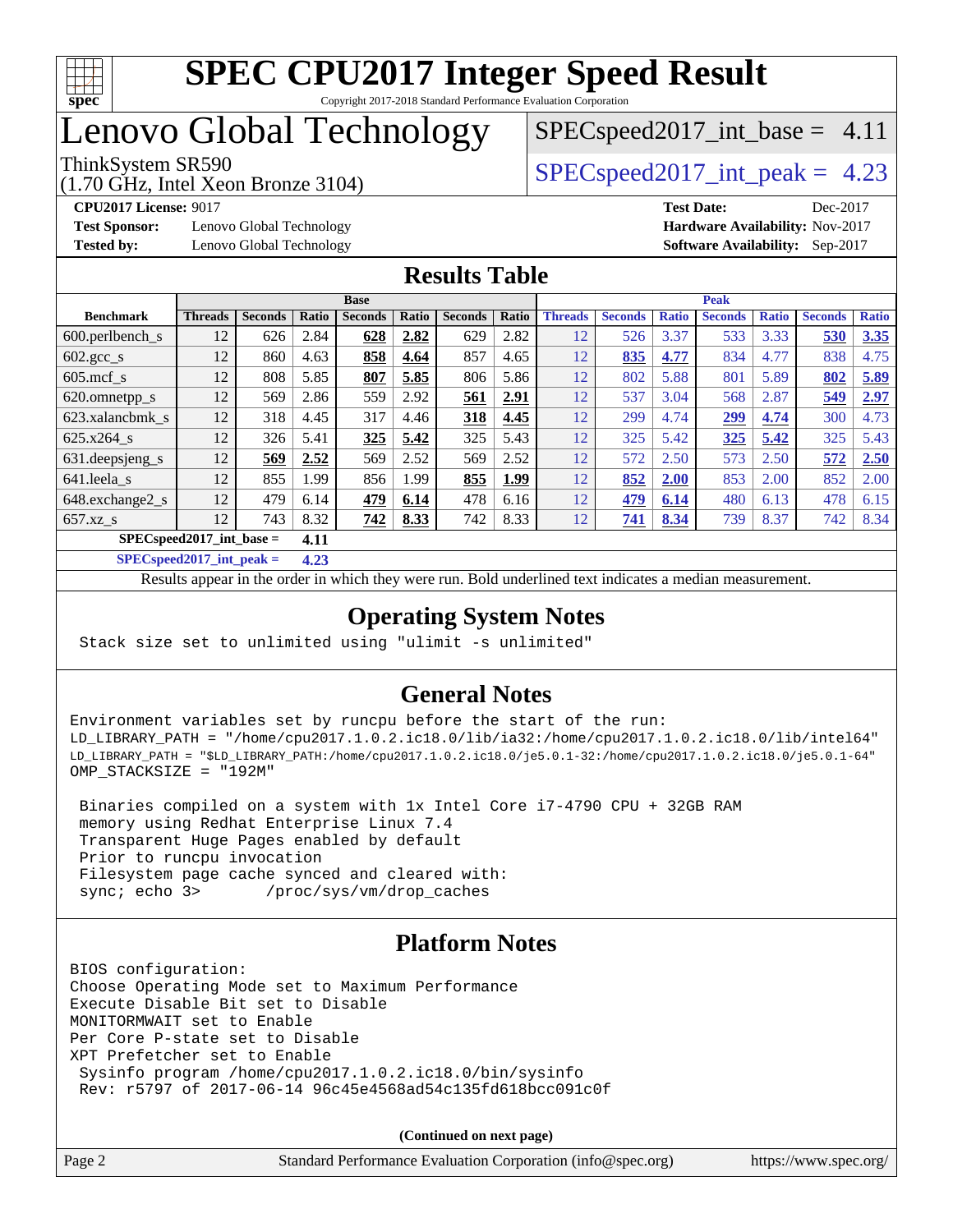| c<br>ť<br>ċ,<br>z |  |  |  |  |  |  |  |
|-------------------|--|--|--|--|--|--|--|

# Lenovo Global Technology

 $SPECspeed2017\_int\_base = 4.11$ 

(1.70 GHz, Intel Xeon Bronze 3104)

ThinkSystem SR590  $SPEC speed2017$  int peak = 4.23

**[Test Sponsor:](http://www.spec.org/auto/cpu2017/Docs/result-fields.html#TestSponsor)** Lenovo Global Technology **[Hardware Availability:](http://www.spec.org/auto/cpu2017/Docs/result-fields.html#HardwareAvailability)** Nov-2017 **[Tested by:](http://www.spec.org/auto/cpu2017/Docs/result-fields.html#Testedby)** Lenovo Global Technology **[Software Availability:](http://www.spec.org/auto/cpu2017/Docs/result-fields.html#SoftwareAvailability)** Sep-2017

**[CPU2017 License:](http://www.spec.org/auto/cpu2017/Docs/result-fields.html#CPU2017License)** 9017 **[Test Date:](http://www.spec.org/auto/cpu2017/Docs/result-fields.html#TestDate)** Dec-2017

#### **[Platform Notes \(Continued\)](http://www.spec.org/auto/cpu2017/Docs/result-fields.html#PlatformNotes)**

Page 3 Standard Performance Evaluation Corporation [\(info@spec.org\)](mailto:info@spec.org) <https://www.spec.org/> running on SR590-2 Sun Dec 24 12:20:18 2017 SUT (System Under Test) info as seen by some common utilities. For more information on this section, see <https://www.spec.org/cpu2017/Docs/config.html#sysinfo> From /proc/cpuinfo model name : Intel(R) Xeon(R) Bronze 3104 CPU @ 1.70GHz 2 "physical id"s (chips) 12 "processors" cores, siblings (Caution: counting these is hw and system dependent. The following excerpts from /proc/cpuinfo might not be reliable. Use with caution.) cpu cores : 6 siblings : 6 physical 0: cores 0 1 2 3 4 5 physical 1: cores 0 1 2 3 4 5 From lscpu: Architecture: x86\_64 CPU op-mode(s): 32-bit, 64-bit Byte Order: Little Endian  $CPU(s):$  12 On-line CPU(s) list: 0-11 Thread(s) per core: 1 Core(s) per socket: 6 Socket(s): 2 NUMA node(s): 2 Vendor ID: GenuineIntel CPU family: 6 Model: 85 Model name:  $Intel(R)$  Xeon(R) Bronze 3104 CPU @ 1.70GHz Stepping: 4 CPU MHz: 1696.007 BogoMIPS: 3392.01 Virtualization: VT-x L1d cache: 32K L1i cache: 32K L2 cache: 1024K L3 cache: 8448K NUMA node0 CPU(s): 0-5 NUMA node1 CPU(s): 6-11 Flags: fpu vme de pse tsc msr pae mce cx8 apic sep mtrr pge mca cmov pat pse36 clflush dts acpi mmx fxsr sse sse2 ss ht tm pbe syscall nx pdpe1gb rdtscp lm constant\_tsc art arch\_perfmon pebs bts rep\_good nopl xtopology nonstop\_tsc aperfmperf eagerfpu pni pclmulqdq dtes64 ds\_cpl vmx smx est tm2 ssse3 sdbg fma cx16 xtpr pdcm pcid dca sse4\_1 sse4\_2 x2apic movbe popcnt tsc\_deadline\_timer aes xsave avx f16c rdrand lahf\_lm abm 3dnowprefetch arat epb pln pts dtherm intel\_pt **(Continued on next page)**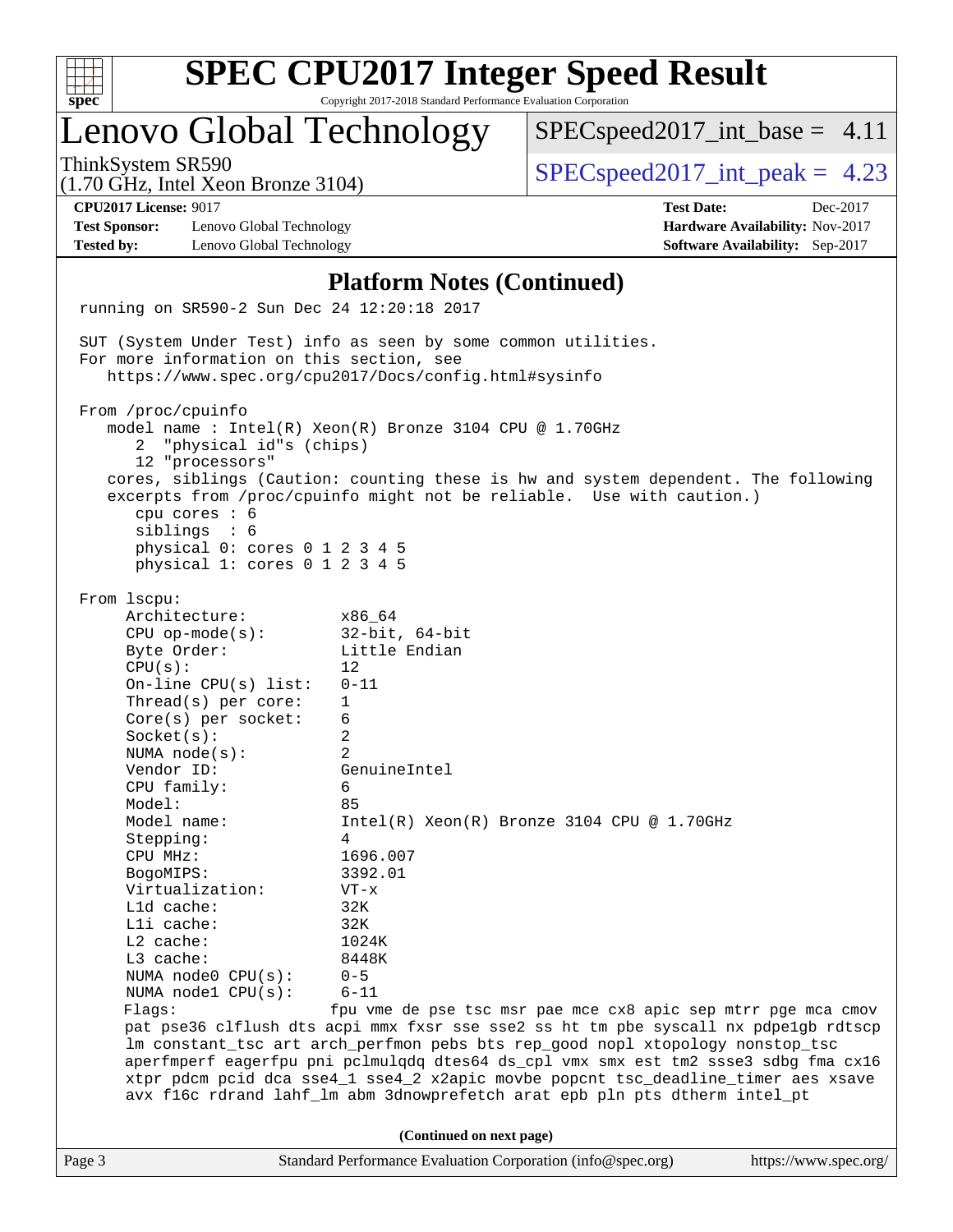

## Lenovo Global Technology

 $SPECspeed2017\_int\_base = 4.11$ 

(1.70 GHz, Intel Xeon Bronze 3104)

ThinkSystem SR590  $SPEC speed2017$  int peak = 4.23

#### **[CPU2017 License:](http://www.spec.org/auto/cpu2017/Docs/result-fields.html#CPU2017License)** 9017 **[Test Date:](http://www.spec.org/auto/cpu2017/Docs/result-fields.html#TestDate)** Dec-2017

**[Test Sponsor:](http://www.spec.org/auto/cpu2017/Docs/result-fields.html#TestSponsor)** Lenovo Global Technology **[Hardware Availability:](http://www.spec.org/auto/cpu2017/Docs/result-fields.html#HardwareAvailability)** Nov-2017 **[Tested by:](http://www.spec.org/auto/cpu2017/Docs/result-fields.html#Testedby)** Lenovo Global Technology **[Software Availability:](http://www.spec.org/auto/cpu2017/Docs/result-fields.html#SoftwareAvailability)** Sep-2017

#### **[Platform Notes \(Continued\)](http://www.spec.org/auto/cpu2017/Docs/result-fields.html#PlatformNotes)**

 tpr\_shadow vnmi flexpriority ept vpid fsgsbase tsc\_adjust bmi1 hle avx2 smep bmi2 erms invpcid rtm cqm mpx avx512f avx512dq rdseed adx smap clflushopt clwb avx512cd avx512bw avx512vl xsaveopt xsavec xgetbv1 cqm\_llc cqm\_occup\_llc pku ospke

 /proc/cpuinfo cache data cache size : 8448 KB

Page 4 Standard Performance Evaluation Corporation [\(info@spec.org\)](mailto:info@spec.org) <https://www.spec.org/> From numactl --hardware WARNING: a numactl 'node' might or might not correspond to a physical chip. available: 2 nodes (0-1) node 0 cpus: 0 1 2 3 4 5 node 0 size: 192987 MB node 0 free: 192543 MB node 1 cpus: 6 7 8 9 10 11 node 1 size: 193518 MB node 1 free: 193179 MB node distances: node 0 1 0: 10 21 1: 21 10 From /proc/meminfo MemTotal: 395781328 kB HugePages Total: 0 Hugepagesize: 2048 kB From /etc/\*release\* /etc/\*version\* SuSE-release: SUSE Linux Enterprise Server 12 (x86\_64) VERSION = 12 PATCHLEVEL = 3 # This file is deprecated and will be removed in a future service pack or release. # Please check /etc/os-release for details about this release. os-release: NAME="SLES" VERSION="12-SP3" VERSION\_ID="12.3" PRETTY\_NAME="SUSE Linux Enterprise Server 12 SP3" ID="sles" ANSI\_COLOR="0;32" CPE\_NAME="cpe:/o:suse:sles:12:sp3" uname -a: Linux SR590-2 4.4.73-5-default #1 SMP Tue Jul 4 15:33:39 UTC 2017 (b7ce4e4) x86\_64 x86\_64 x86\_64 GNU/Linux run-level 3 Dec 24 12:17 **(Continued on next page)**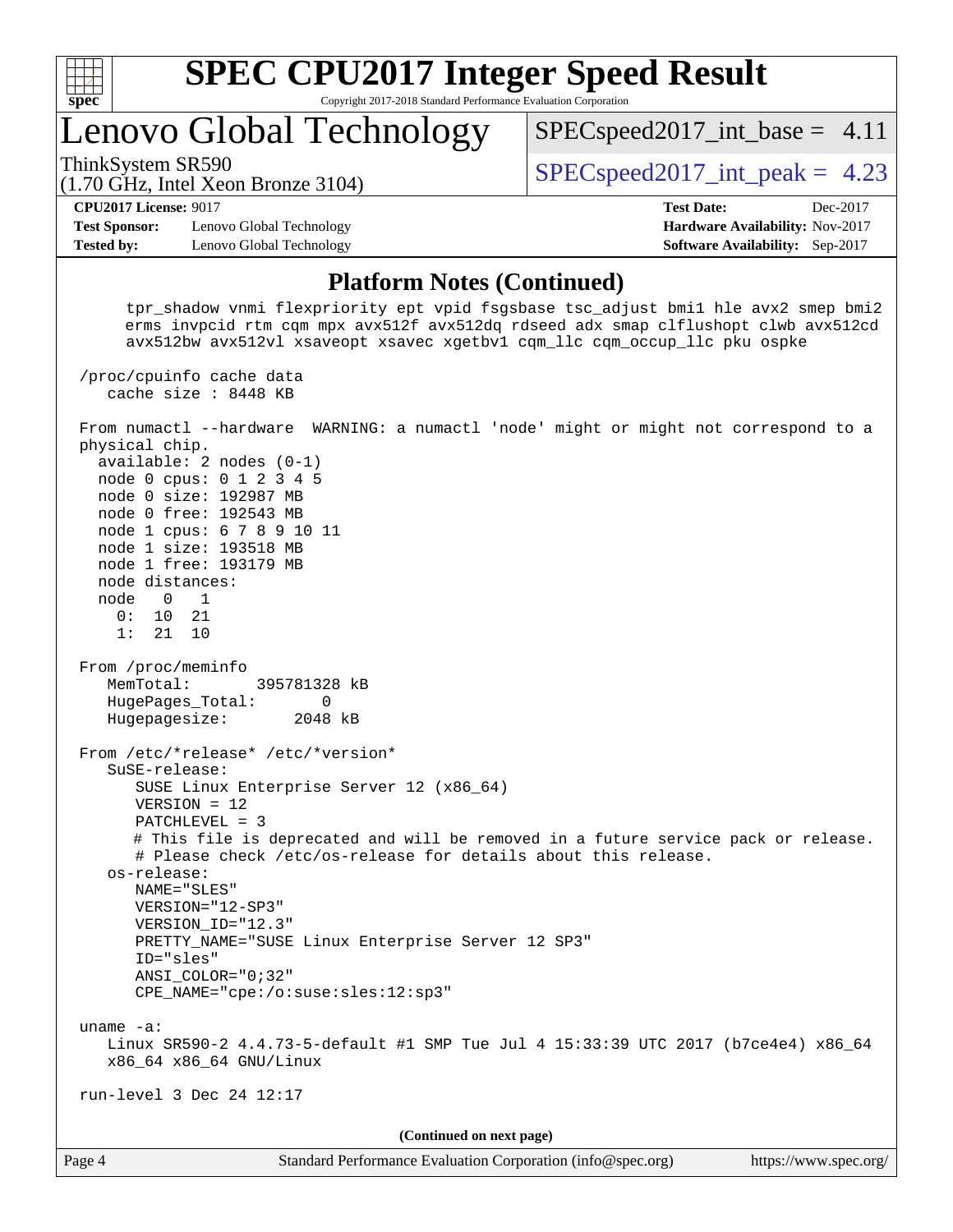

## Lenovo Global Technology

 $SPECspeed2017\_int\_base = 4.11$ 

(1.70 GHz, Intel Xeon Bronze 3104)

ThinkSystem SR590  $SPEC speed2017$  int peak = 4.23

**[Test Sponsor:](http://www.spec.org/auto/cpu2017/Docs/result-fields.html#TestSponsor)** Lenovo Global Technology **[Hardware Availability:](http://www.spec.org/auto/cpu2017/Docs/result-fields.html#HardwareAvailability)** Nov-2017 **[Tested by:](http://www.spec.org/auto/cpu2017/Docs/result-fields.html#Testedby)** Lenovo Global Technology **[Software Availability:](http://www.spec.org/auto/cpu2017/Docs/result-fields.html#SoftwareAvailability)** Sep-2017

**[CPU2017 License:](http://www.spec.org/auto/cpu2017/Docs/result-fields.html#CPU2017License)** 9017 **[Test Date:](http://www.spec.org/auto/cpu2017/Docs/result-fields.html#TestDate)** Dec-2017

#### **[Platform Notes \(Continued\)](http://www.spec.org/auto/cpu2017/Docs/result-fields.html#PlatformNotes)**

 SPEC is set to: /home/cpu2017.1.0.2.ic18.0 Filesystem Type Size Used Avail Use% Mounted on /dev/sdb2 btrfs 744G 88G 655G 12% /home

 Additional information from dmidecode follows. WARNING: Use caution when you interpret this section. The 'dmidecode' program reads system data which is "intended to allow hardware to be accurately determined", but the intent may not be met, as there are frequent changes to hardware, firmware, and the "DMTF SMBIOS" standard. BIOS Lenovo -[TEE119J-1.20]- 09/06/2017 Memory: 12x Hynix HMA84GR7AFR4N-VK 32 GB 2 rank 2666, configured at 2133

4x NO DIMM NO DIMM

(End of data from sysinfo program)

#### **[Compiler Version Notes](http://www.spec.org/auto/cpu2017/Docs/result-fields.html#CompilerVersionNotes)**

| Page 5                   | Standard Performance Evaluation Corporation (info@spec.org)                                                                | https://www.spec.org/ |  |  |  |  |
|--------------------------|----------------------------------------------------------------------------------------------------------------------------|-----------------------|--|--|--|--|
| (Continued on next page) |                                                                                                                            |                       |  |  |  |  |
|                          | icpc (ICC) 18.0.0 20170811                                                                                                 |                       |  |  |  |  |
|                          | CXXC 620.omnetpp $s(\text{peak})$ 623.xalancbmk $s(\text{peak})$ 631.deepsjeng $s(\text{peak})$<br>$641.$ leela $s$ (peak) |                       |  |  |  |  |
|                          | Copyright (C) 1985-2017 Intel Corporation. All rights reserved.<br>-----------------------------------                     |                       |  |  |  |  |
|                          | icpc (ICC) 18.0.0 20170811                                                                                                 |                       |  |  |  |  |
|                          | CXXC 620.omnetpp $s(base)$ 623.xalancbmk $s(base)$ 631.deepsjeng $s(base)$<br>$641.$ leela_s(base)                         |                       |  |  |  |  |
|                          | icc (ICC) 18.0.0 20170811<br>Copyright (C) 1985-2017 Intel Corporation. All rights reserved.                               |                       |  |  |  |  |
| CC.                      | $600. perlbench_s (peak) 602. gcc_s (peak) 605. mcf_s (peak) 657. xz_s (peak)$                                             |                       |  |  |  |  |
|                          |                                                                                                                            |                       |  |  |  |  |
|                          | icc (ICC) 18.0.0 20170811<br>Copyright (C) 1985-2017 Intel Corporation. All rights reserved.                               |                       |  |  |  |  |
| CC.                      | 600.perlbench $s(base)$ 602.qcc $s(base)$ 605.mcf $s(base)$ 625.x264 $s(base)$ ,<br>$peak)$ 657.xz $s(base)$               |                       |  |  |  |  |
|                          |                                                                                                                            |                       |  |  |  |  |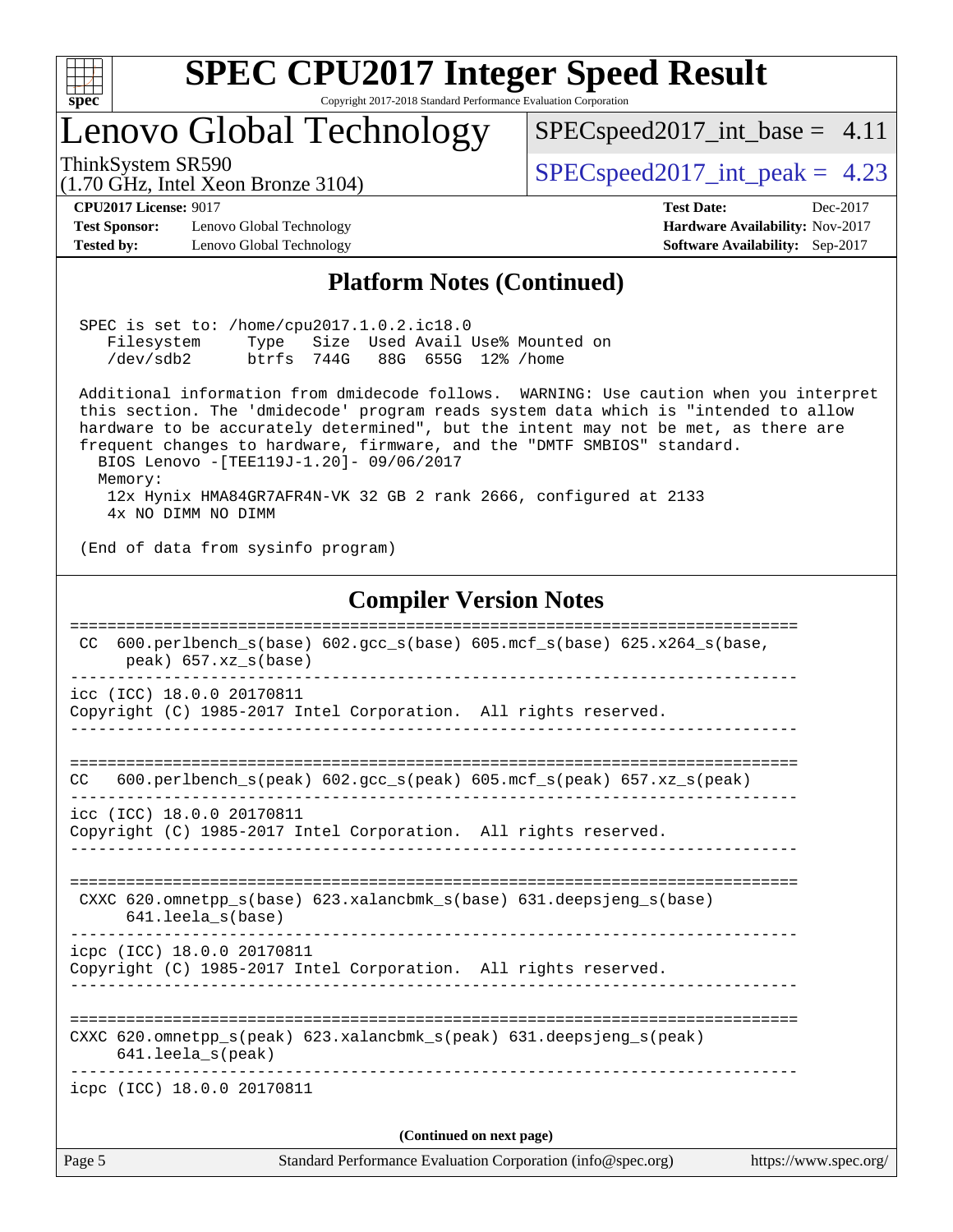

## Lenovo Global Technology

 $SPECspeed2017\_int\_base = 4.11$ 

(1.70 GHz, Intel Xeon Bronze 3104)

ThinkSystem SR590  $SPEC speed2017$  int peak = 4.23

**[Test Sponsor:](http://www.spec.org/auto/cpu2017/Docs/result-fields.html#TestSponsor)** Lenovo Global Technology **[Hardware Availability:](http://www.spec.org/auto/cpu2017/Docs/result-fields.html#HardwareAvailability)** Nov-2017 **[Tested by:](http://www.spec.org/auto/cpu2017/Docs/result-fields.html#Testedby)** Lenovo Global Technology **[Software Availability:](http://www.spec.org/auto/cpu2017/Docs/result-fields.html#SoftwareAvailability)** Sep-2017

**[CPU2017 License:](http://www.spec.org/auto/cpu2017/Docs/result-fields.html#CPU2017License)** 9017 **[Test Date:](http://www.spec.org/auto/cpu2017/Docs/result-fields.html#TestDate)** Dec-2017

### **[Compiler Version Notes \(Continued\)](http://www.spec.org/auto/cpu2017/Docs/result-fields.html#CompilerVersionNotes)**

Copyright (C) 1985-2017 Intel Corporation. All rights reserved.

------------------------------------------------------------------------------ ============================================================================== FC 648.exchange2\_s(base, peak) ----------------------------------------------------------------------------- ifort (IFORT) 18.0.0 20170811 Copyright (C) 1985-2017 Intel Corporation. All rights reserved. ------------------------------------------------------------------------------

## **[Base Compiler Invocation](http://www.spec.org/auto/cpu2017/Docs/result-fields.html#BaseCompilerInvocation)**

[C benchmarks](http://www.spec.org/auto/cpu2017/Docs/result-fields.html#Cbenchmarks):

[icc](http://www.spec.org/cpu2017/results/res2018q1/cpu2017-20171225-02162.flags.html#user_CCbase_intel_icc_18.0_66fc1ee009f7361af1fbd72ca7dcefbb700085f36577c54f309893dd4ec40d12360134090235512931783d35fd58c0460139e722d5067c5574d8eaf2b3e37e92)

[C++ benchmarks:](http://www.spec.org/auto/cpu2017/Docs/result-fields.html#CXXbenchmarks) [icpc](http://www.spec.org/cpu2017/results/res2018q1/cpu2017-20171225-02162.flags.html#user_CXXbase_intel_icpc_18.0_c510b6838c7f56d33e37e94d029a35b4a7bccf4766a728ee175e80a419847e808290a9b78be685c44ab727ea267ec2f070ec5dc83b407c0218cded6866a35d07)

[Fortran benchmarks](http://www.spec.org/auto/cpu2017/Docs/result-fields.html#Fortranbenchmarks): [ifort](http://www.spec.org/cpu2017/results/res2018q1/cpu2017-20171225-02162.flags.html#user_FCbase_intel_ifort_18.0_8111460550e3ca792625aed983ce982f94888b8b503583aa7ba2b8303487b4d8a21a13e7191a45c5fd58ff318f48f9492884d4413fa793fd88dd292cad7027ca)

## **[Base Portability Flags](http://www.spec.org/auto/cpu2017/Docs/result-fields.html#BasePortabilityFlags)**

 600.perlbench\_s: [-DSPEC\\_LP64](http://www.spec.org/cpu2017/results/res2018q1/cpu2017-20171225-02162.flags.html#b600.perlbench_s_basePORTABILITY_DSPEC_LP64) [-DSPEC\\_LINUX\\_X64](http://www.spec.org/cpu2017/results/res2018q1/cpu2017-20171225-02162.flags.html#b600.perlbench_s_baseCPORTABILITY_DSPEC_LINUX_X64) 602.gcc\_s: [-DSPEC\\_LP64](http://www.spec.org/cpu2017/results/res2018q1/cpu2017-20171225-02162.flags.html#suite_basePORTABILITY602_gcc_s_DSPEC_LP64) 605.mcf\_s: [-DSPEC\\_LP64](http://www.spec.org/cpu2017/results/res2018q1/cpu2017-20171225-02162.flags.html#suite_basePORTABILITY605_mcf_s_DSPEC_LP64) 620.omnetpp\_s: [-DSPEC\\_LP64](http://www.spec.org/cpu2017/results/res2018q1/cpu2017-20171225-02162.flags.html#suite_basePORTABILITY620_omnetpp_s_DSPEC_LP64) 623.xalancbmk\_s: [-DSPEC\\_LP64](http://www.spec.org/cpu2017/results/res2018q1/cpu2017-20171225-02162.flags.html#suite_basePORTABILITY623_xalancbmk_s_DSPEC_LP64) [-DSPEC\\_LINUX](http://www.spec.org/cpu2017/results/res2018q1/cpu2017-20171225-02162.flags.html#b623.xalancbmk_s_baseCXXPORTABILITY_DSPEC_LINUX) 625.x264\_s: [-DSPEC\\_LP64](http://www.spec.org/cpu2017/results/res2018q1/cpu2017-20171225-02162.flags.html#suite_basePORTABILITY625_x264_s_DSPEC_LP64) 631.deepsjeng\_s: [-DSPEC\\_LP64](http://www.spec.org/cpu2017/results/res2018q1/cpu2017-20171225-02162.flags.html#suite_basePORTABILITY631_deepsjeng_s_DSPEC_LP64) 641.leela\_s: [-DSPEC\\_LP64](http://www.spec.org/cpu2017/results/res2018q1/cpu2017-20171225-02162.flags.html#suite_basePORTABILITY641_leela_s_DSPEC_LP64) 648.exchange2\_s: [-DSPEC\\_LP64](http://www.spec.org/cpu2017/results/res2018q1/cpu2017-20171225-02162.flags.html#suite_basePORTABILITY648_exchange2_s_DSPEC_LP64) 657.xz\_s: [-DSPEC\\_LP64](http://www.spec.org/cpu2017/results/res2018q1/cpu2017-20171225-02162.flags.html#suite_basePORTABILITY657_xz_s_DSPEC_LP64)

## **[Base Optimization Flags](http://www.spec.org/auto/cpu2017/Docs/result-fields.html#BaseOptimizationFlags)**

[C benchmarks](http://www.spec.org/auto/cpu2017/Docs/result-fields.html#Cbenchmarks):

[-Wl,-z,muldefs](http://www.spec.org/cpu2017/results/res2018q1/cpu2017-20171225-02162.flags.html#user_CCbase_link_force_multiple1_b4cbdb97b34bdee9ceefcfe54f4c8ea74255f0b02a4b23e853cdb0e18eb4525ac79b5a88067c842dd0ee6996c24547a27a4b99331201badda8798ef8a743f577) [-xCORE-AVX512](http://www.spec.org/cpu2017/results/res2018q1/cpu2017-20171225-02162.flags.html#user_CCbase_f-xCORE-AVX512) [-ipo](http://www.spec.org/cpu2017/results/res2018q1/cpu2017-20171225-02162.flags.html#user_CCbase_f-ipo) [-O3](http://www.spec.org/cpu2017/results/res2018q1/cpu2017-20171225-02162.flags.html#user_CCbase_f-O3) [-no-prec-div](http://www.spec.org/cpu2017/results/res2018q1/cpu2017-20171225-02162.flags.html#user_CCbase_f-no-prec-div) [-qopt-mem-layout-trans=3](http://www.spec.org/cpu2017/results/res2018q1/cpu2017-20171225-02162.flags.html#user_CCbase_f-qopt-mem-layout-trans_de80db37974c74b1f0e20d883f0b675c88c3b01e9d123adea9b28688d64333345fb62bc4a798493513fdb68f60282f9a726aa07f478b2f7113531aecce732043) [-qopenmp](http://www.spec.org/cpu2017/results/res2018q1/cpu2017-20171225-02162.flags.html#user_CCbase_qopenmp_16be0c44f24f464004c6784a7acb94aca937f053568ce72f94b139a11c7c168634a55f6653758ddd83bcf7b8463e8028bb0b48b77bcddc6b78d5d95bb1df2967) [-DSPEC\\_OPENMP](http://www.spec.org/cpu2017/results/res2018q1/cpu2017-20171225-02162.flags.html#suite_CCbase_DSPEC_OPENMP) [-L/usr/local/je5.0.1-64/lib](http://www.spec.org/cpu2017/results/res2018q1/cpu2017-20171225-02162.flags.html#user_CCbase_jemalloc_link_path64_4b10a636b7bce113509b17f3bd0d6226c5fb2346b9178c2d0232c14f04ab830f976640479e5c33dc2bcbbdad86ecfb6634cbbd4418746f06f368b512fced5394) [-ljemalloc](http://www.spec.org/cpu2017/results/res2018q1/cpu2017-20171225-02162.flags.html#user_CCbase_jemalloc_link_lib_d1249b907c500fa1c0672f44f562e3d0f79738ae9e3c4a9c376d49f265a04b9c99b167ecedbf6711b3085be911c67ff61f150a17b3472be731631ba4d0471706)

**(Continued on next page)**

Page 6 Standard Performance Evaluation Corporation [\(info@spec.org\)](mailto:info@spec.org) <https://www.spec.org/>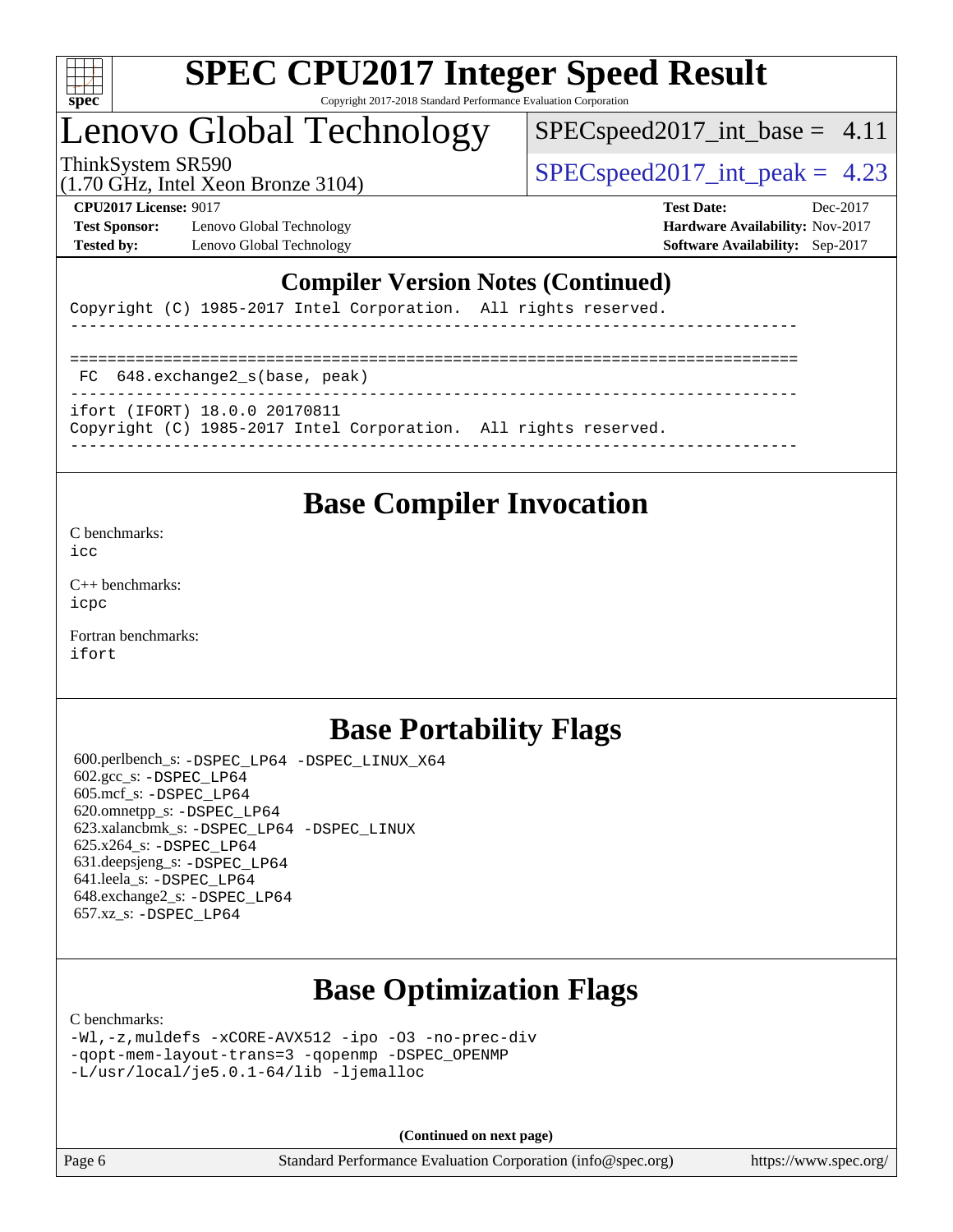

## Lenovo Global Technology

 $SPECspeed2017\_int\_base = 4.11$ 

(1.70 GHz, Intel Xeon Bronze 3104)

ThinkSystem SR590  $SPEC speed2017$  int peak = 4.23

**[Test Sponsor:](http://www.spec.org/auto/cpu2017/Docs/result-fields.html#TestSponsor)** Lenovo Global Technology **[Hardware Availability:](http://www.spec.org/auto/cpu2017/Docs/result-fields.html#HardwareAvailability)** Nov-2017 **[Tested by:](http://www.spec.org/auto/cpu2017/Docs/result-fields.html#Testedby)** Lenovo Global Technology **[Software Availability:](http://www.spec.org/auto/cpu2017/Docs/result-fields.html#SoftwareAvailability)** Sep-2017

**[CPU2017 License:](http://www.spec.org/auto/cpu2017/Docs/result-fields.html#CPU2017License)** 9017 **[Test Date:](http://www.spec.org/auto/cpu2017/Docs/result-fields.html#TestDate)** Dec-2017

## **[Base Optimization Flags \(Continued\)](http://www.spec.org/auto/cpu2017/Docs/result-fields.html#BaseOptimizationFlags)**

[C++ benchmarks:](http://www.spec.org/auto/cpu2017/Docs/result-fields.html#CXXbenchmarks)

[-Wl,-z,muldefs](http://www.spec.org/cpu2017/results/res2018q1/cpu2017-20171225-02162.flags.html#user_CXXbase_link_force_multiple1_b4cbdb97b34bdee9ceefcfe54f4c8ea74255f0b02a4b23e853cdb0e18eb4525ac79b5a88067c842dd0ee6996c24547a27a4b99331201badda8798ef8a743f577) [-xCORE-AVX512](http://www.spec.org/cpu2017/results/res2018q1/cpu2017-20171225-02162.flags.html#user_CXXbase_f-xCORE-AVX512) [-ipo](http://www.spec.org/cpu2017/results/res2018q1/cpu2017-20171225-02162.flags.html#user_CXXbase_f-ipo) [-O3](http://www.spec.org/cpu2017/results/res2018q1/cpu2017-20171225-02162.flags.html#user_CXXbase_f-O3) [-no-prec-div](http://www.spec.org/cpu2017/results/res2018q1/cpu2017-20171225-02162.flags.html#user_CXXbase_f-no-prec-div) [-qopt-mem-layout-trans=3](http://www.spec.org/cpu2017/results/res2018q1/cpu2017-20171225-02162.flags.html#user_CXXbase_f-qopt-mem-layout-trans_de80db37974c74b1f0e20d883f0b675c88c3b01e9d123adea9b28688d64333345fb62bc4a798493513fdb68f60282f9a726aa07f478b2f7113531aecce732043) [-L/usr/local/je5.0.1-64/lib](http://www.spec.org/cpu2017/results/res2018q1/cpu2017-20171225-02162.flags.html#user_CXXbase_jemalloc_link_path64_4b10a636b7bce113509b17f3bd0d6226c5fb2346b9178c2d0232c14f04ab830f976640479e5c33dc2bcbbdad86ecfb6634cbbd4418746f06f368b512fced5394) [-ljemalloc](http://www.spec.org/cpu2017/results/res2018q1/cpu2017-20171225-02162.flags.html#user_CXXbase_jemalloc_link_lib_d1249b907c500fa1c0672f44f562e3d0f79738ae9e3c4a9c376d49f265a04b9c99b167ecedbf6711b3085be911c67ff61f150a17b3472be731631ba4d0471706)

[Fortran benchmarks](http://www.spec.org/auto/cpu2017/Docs/result-fields.html#Fortranbenchmarks):

```
-Wl,-z,muldefs -xCORE-AVX512 -ipo -O3 -no-prec-div
-qopt-mem-layout-trans=3 -nostandard-realloc-lhs -align array32byte
-L/usr/local/je5.0.1-64/lib -ljemalloc
```
## **[Base Other Flags](http://www.spec.org/auto/cpu2017/Docs/result-fields.html#BaseOtherFlags)**

[C benchmarks](http://www.spec.org/auto/cpu2017/Docs/result-fields.html#Cbenchmarks):  $-m64 - std= c11$  $-m64 - std= c11$ 

[C++ benchmarks:](http://www.spec.org/auto/cpu2017/Docs/result-fields.html#CXXbenchmarks)  $-m64$ 

[Fortran benchmarks](http://www.spec.org/auto/cpu2017/Docs/result-fields.html#Fortranbenchmarks): [-m64](http://www.spec.org/cpu2017/results/res2018q1/cpu2017-20171225-02162.flags.html#user_FCbase_intel_intel64_18.0_af43caccfc8ded86e7699f2159af6efc7655f51387b94da716254467f3c01020a5059329e2569e4053f409e7c9202a7efc638f7a6d1ffb3f52dea4a3e31d82ab)

## **[Peak Compiler Invocation](http://www.spec.org/auto/cpu2017/Docs/result-fields.html#PeakCompilerInvocation)**

[C benchmarks](http://www.spec.org/auto/cpu2017/Docs/result-fields.html#Cbenchmarks):  $i$ cc

[C++ benchmarks:](http://www.spec.org/auto/cpu2017/Docs/result-fields.html#CXXbenchmarks) [icpc](http://www.spec.org/cpu2017/results/res2018q1/cpu2017-20171225-02162.flags.html#user_CXXpeak_intel_icpc_18.0_c510b6838c7f56d33e37e94d029a35b4a7bccf4766a728ee175e80a419847e808290a9b78be685c44ab727ea267ec2f070ec5dc83b407c0218cded6866a35d07)

[Fortran benchmarks](http://www.spec.org/auto/cpu2017/Docs/result-fields.html#Fortranbenchmarks): [ifort](http://www.spec.org/cpu2017/results/res2018q1/cpu2017-20171225-02162.flags.html#user_FCpeak_intel_ifort_18.0_8111460550e3ca792625aed983ce982f94888b8b503583aa7ba2b8303487b4d8a21a13e7191a45c5fd58ff318f48f9492884d4413fa793fd88dd292cad7027ca)

## **[Peak Portability Flags](http://www.spec.org/auto/cpu2017/Docs/result-fields.html#PeakPortabilityFlags)**

 600.perlbench\_s: [-DSPEC\\_LP64](http://www.spec.org/cpu2017/results/res2018q1/cpu2017-20171225-02162.flags.html#b600.perlbench_s_peakPORTABILITY_DSPEC_LP64) [-DSPEC\\_LINUX\\_X64](http://www.spec.org/cpu2017/results/res2018q1/cpu2017-20171225-02162.flags.html#b600.perlbench_s_peakCPORTABILITY_DSPEC_LINUX_X64) 602.gcc\_s: [-DSPEC\\_LP64](http://www.spec.org/cpu2017/results/res2018q1/cpu2017-20171225-02162.flags.html#suite_peakPORTABILITY602_gcc_s_DSPEC_LP64) 605.mcf\_s: [-DSPEC\\_LP64](http://www.spec.org/cpu2017/results/res2018q1/cpu2017-20171225-02162.flags.html#suite_peakPORTABILITY605_mcf_s_DSPEC_LP64) 620.omnetpp\_s: [-DSPEC\\_LP64](http://www.spec.org/cpu2017/results/res2018q1/cpu2017-20171225-02162.flags.html#suite_peakPORTABILITY620_omnetpp_s_DSPEC_LP64) 623.xalancbmk\_s: [-D\\_FILE\\_OFFSET\\_BITS=64](http://www.spec.org/cpu2017/results/res2018q1/cpu2017-20171225-02162.flags.html#user_peakPORTABILITY623_xalancbmk_s_file_offset_bits_64_5ae949a99b284ddf4e95728d47cb0843d81b2eb0e18bdfe74bbf0f61d0b064f4bda2f10ea5eb90e1dcab0e84dbc592acfc5018bc955c18609f94ddb8d550002c) [-DSPEC\\_LINUX](http://www.spec.org/cpu2017/results/res2018q1/cpu2017-20171225-02162.flags.html#b623.xalancbmk_s_peakCXXPORTABILITY_DSPEC_LINUX) 625.x264\_s: [-DSPEC\\_LP64](http://www.spec.org/cpu2017/results/res2018q1/cpu2017-20171225-02162.flags.html#suite_peakPORTABILITY625_x264_s_DSPEC_LP64)

**(Continued on next page)**

Page 7 Standard Performance Evaluation Corporation [\(info@spec.org\)](mailto:info@spec.org) <https://www.spec.org/>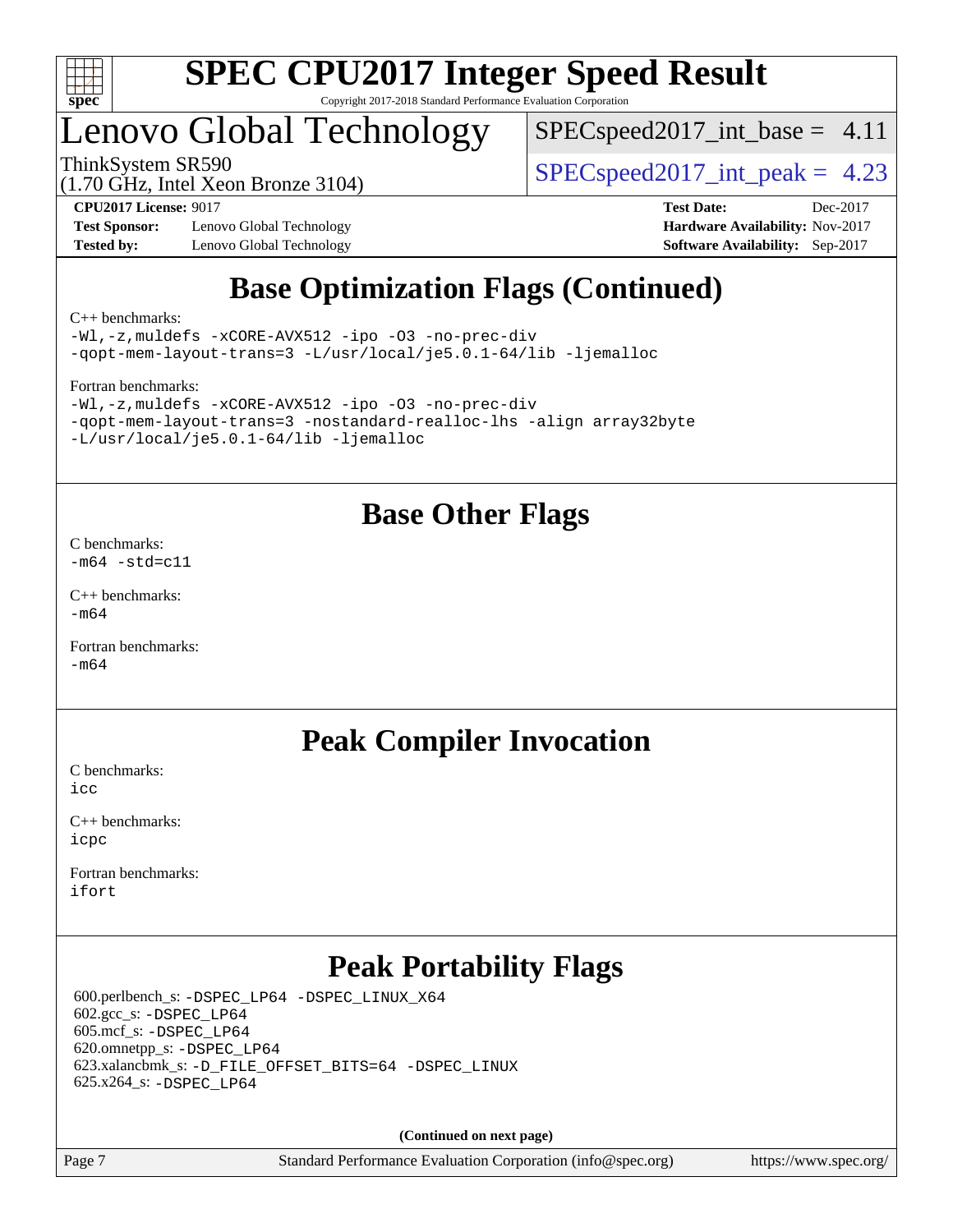

## Lenovo Global Technology

 $SPECspeed2017\_int\_base = 4.11$ 

ThinkSystem SR590  $SPEC speed2017$  int peak = 4.23

(1.70 GHz, Intel Xeon Bronze 3104)

**[Test Sponsor:](http://www.spec.org/auto/cpu2017/Docs/result-fields.html#TestSponsor)** Lenovo Global Technology **[Hardware Availability:](http://www.spec.org/auto/cpu2017/Docs/result-fields.html#HardwareAvailability)** Nov-2017 **[Tested by:](http://www.spec.org/auto/cpu2017/Docs/result-fields.html#Testedby)** Lenovo Global Technology **[Software Availability:](http://www.spec.org/auto/cpu2017/Docs/result-fields.html#SoftwareAvailability)** Sep-2017

**[CPU2017 License:](http://www.spec.org/auto/cpu2017/Docs/result-fields.html#CPU2017License)** 9017 **[Test Date:](http://www.spec.org/auto/cpu2017/Docs/result-fields.html#TestDate)** Dec-2017

## **[Peak Portability Flags \(Continued\)](http://www.spec.org/auto/cpu2017/Docs/result-fields.html#PeakPortabilityFlags)**

 631.deepsjeng\_s: [-DSPEC\\_LP64](http://www.spec.org/cpu2017/results/res2018q1/cpu2017-20171225-02162.flags.html#suite_peakPORTABILITY631_deepsjeng_s_DSPEC_LP64) 641.leela\_s: [-DSPEC\\_LP64](http://www.spec.org/cpu2017/results/res2018q1/cpu2017-20171225-02162.flags.html#suite_peakPORTABILITY641_leela_s_DSPEC_LP64) 648.exchange2\_s: [-DSPEC\\_LP64](http://www.spec.org/cpu2017/results/res2018q1/cpu2017-20171225-02162.flags.html#suite_peakPORTABILITY648_exchange2_s_DSPEC_LP64) 657.xz\_s: [-DSPEC\\_LP64](http://www.spec.org/cpu2017/results/res2018q1/cpu2017-20171225-02162.flags.html#suite_peakPORTABILITY657_xz_s_DSPEC_LP64)

## **[Peak Optimization Flags](http://www.spec.org/auto/cpu2017/Docs/result-fields.html#PeakOptimizationFlags)**

[C benchmarks](http://www.spec.org/auto/cpu2017/Docs/result-fields.html#Cbenchmarks):

```
600.perlbench_s: -W1-prof-gen-prof-use(pass 2) -02
-xCORE-AVX512 -qopt-mem-layout-trans=3 -ipo -O3
-no-prec-div -DSPEC_SUPPRESS_OPENMP -qopenmp
-DSPEC_OPENMP -fno-strict-overflow
-L/usr/local/je5.0.1-64/lib -ljemalloc
```

```
 602.gcc_s: -Wl,-z,muldefs -prof-gen(pass 1) -prof-use(pass 2) -O2
-xCORE-AVX512 -qopt-mem-layout-trans=3 -ipo -O3
-no-prec-div -DSPEC_SUPPRESS_OPENMP -qopenmp
-DSPEC_OPENMP -L/usr/local/je5.0.1-64/lib -ljemalloc
```

```
 605.mcf_s: -Wl,-z,muldefs -prof-gen(pass 1) -prof-use(pass 2) -ipo
-xCORE-AVX512 -O3 -no-prec-div -qopt-mem-layout-trans=3
-DSPEC_SUPPRESS_OPENMP -qopenmp -DSPEC_OPENMP
-L/usr/local/je5.0.1-64/lib -ljemalloc
```

```
 625.x264_s: -Wl,-z,muldefs -xCORE-AVX512 -ipo -O3 -no-prec-div
-qopt-mem-layout-trans=3 -qopenmp -DSPEC_OPENMP
-L/usr/local/je5.0.1-64/lib -ljemalloc
```
657.xz\_s: Same as 602.gcc\_s

[C++ benchmarks:](http://www.spec.org/auto/cpu2017/Docs/result-fields.html#CXXbenchmarks)

 620.omnetpp\_s: [-Wl,-z,muldefs](http://www.spec.org/cpu2017/results/res2018q1/cpu2017-20171225-02162.flags.html#user_peakEXTRA_LDFLAGS620_omnetpp_s_link_force_multiple1_b4cbdb97b34bdee9ceefcfe54f4c8ea74255f0b02a4b23e853cdb0e18eb4525ac79b5a88067c842dd0ee6996c24547a27a4b99331201badda8798ef8a743f577) [-prof-gen](http://www.spec.org/cpu2017/results/res2018q1/cpu2017-20171225-02162.flags.html#user_peakPASS1_CXXFLAGSPASS1_LDFLAGS620_omnetpp_s_prof_gen_5aa4926d6013ddb2a31985c654b3eb18169fc0c6952a63635c234f711e6e63dd76e94ad52365559451ec499a2cdb89e4dc58ba4c67ef54ca681ffbe1461d6b36)(pass 1) [-prof-use](http://www.spec.org/cpu2017/results/res2018q1/cpu2017-20171225-02162.flags.html#user_peakPASS2_CXXFLAGSPASS2_LDFLAGS620_omnetpp_s_prof_use_1a21ceae95f36a2b53c25747139a6c16ca95bd9def2a207b4f0849963b97e94f5260e30a0c64f4bb623698870e679ca08317ef8150905d41bd88c6f78df73f19)(pass 2) [-ipo](http://www.spec.org/cpu2017/results/res2018q1/cpu2017-20171225-02162.flags.html#user_peakPASS1_CXXOPTIMIZEPASS2_CXXOPTIMIZE620_omnetpp_s_f-ipo) [-xCORE-AVX512](http://www.spec.org/cpu2017/results/res2018q1/cpu2017-20171225-02162.flags.html#user_peakPASS2_CXXOPTIMIZE620_omnetpp_s_f-xCORE-AVX512) [-O3](http://www.spec.org/cpu2017/results/res2018q1/cpu2017-20171225-02162.flags.html#user_peakPASS1_CXXOPTIMIZEPASS2_CXXOPTIMIZE620_omnetpp_s_f-O3) [-no-prec-div](http://www.spec.org/cpu2017/results/res2018q1/cpu2017-20171225-02162.flags.html#user_peakPASS1_CXXOPTIMIZEPASS2_CXXOPTIMIZE620_omnetpp_s_f-no-prec-div) [-qopt-mem-layout-trans=3](http://www.spec.org/cpu2017/results/res2018q1/cpu2017-20171225-02162.flags.html#user_peakPASS1_CXXOPTIMIZEPASS2_CXXOPTIMIZE620_omnetpp_s_f-qopt-mem-layout-trans_de80db37974c74b1f0e20d883f0b675c88c3b01e9d123adea9b28688d64333345fb62bc4a798493513fdb68f60282f9a726aa07f478b2f7113531aecce732043) [-DSPEC\\_SUPPRESS\\_OPENMP](http://www.spec.org/cpu2017/results/res2018q1/cpu2017-20171225-02162.flags.html#suite_peakPASS1_CXXOPTIMIZE620_omnetpp_s_DSPEC_SUPPRESS_OPENMP) [-qopenmp](http://www.spec.org/cpu2017/results/res2018q1/cpu2017-20171225-02162.flags.html#user_peakPASS2_CXXOPTIMIZE620_omnetpp_s_qopenmp_16be0c44f24f464004c6784a7acb94aca937f053568ce72f94b139a11c7c168634a55f6653758ddd83bcf7b8463e8028bb0b48b77bcddc6b78d5d95bb1df2967) [-DSPEC\\_OPENMP](http://www.spec.org/cpu2017/results/res2018q1/cpu2017-20171225-02162.flags.html#suite_peakPASS2_CXXOPTIMIZE620_omnetpp_s_DSPEC_OPENMP) [-L/usr/local/je5.0.1-64/lib](http://www.spec.org/cpu2017/results/res2018q1/cpu2017-20171225-02162.flags.html#user_peakEXTRA_LIBS620_omnetpp_s_jemalloc_link_path64_4b10a636b7bce113509b17f3bd0d6226c5fb2346b9178c2d0232c14f04ab830f976640479e5c33dc2bcbbdad86ecfb6634cbbd4418746f06f368b512fced5394) [-ljemalloc](http://www.spec.org/cpu2017/results/res2018q1/cpu2017-20171225-02162.flags.html#user_peakEXTRA_LIBS620_omnetpp_s_jemalloc_link_lib_d1249b907c500fa1c0672f44f562e3d0f79738ae9e3c4a9c376d49f265a04b9c99b167ecedbf6711b3085be911c67ff61f150a17b3472be731631ba4d0471706)

```
 623.xalancbmk_s: -L/opt/intel/compilers_and_libraries_2018/linux/lib/ia32
-Wl,-z,muldefs -prof-gen(pass 1) -prof-use(pass 2) -ipo
-xCORE-AVX512 -O3 -no-prec-div -qopt-mem-layout-trans=3
-DSPEC_SUPPRESS_OPENMP -qopenmp -DSPEC_OPENMP
-L/usr/local/je5.0.1-32/lib -ljemalloc
```
**(Continued on next page)**